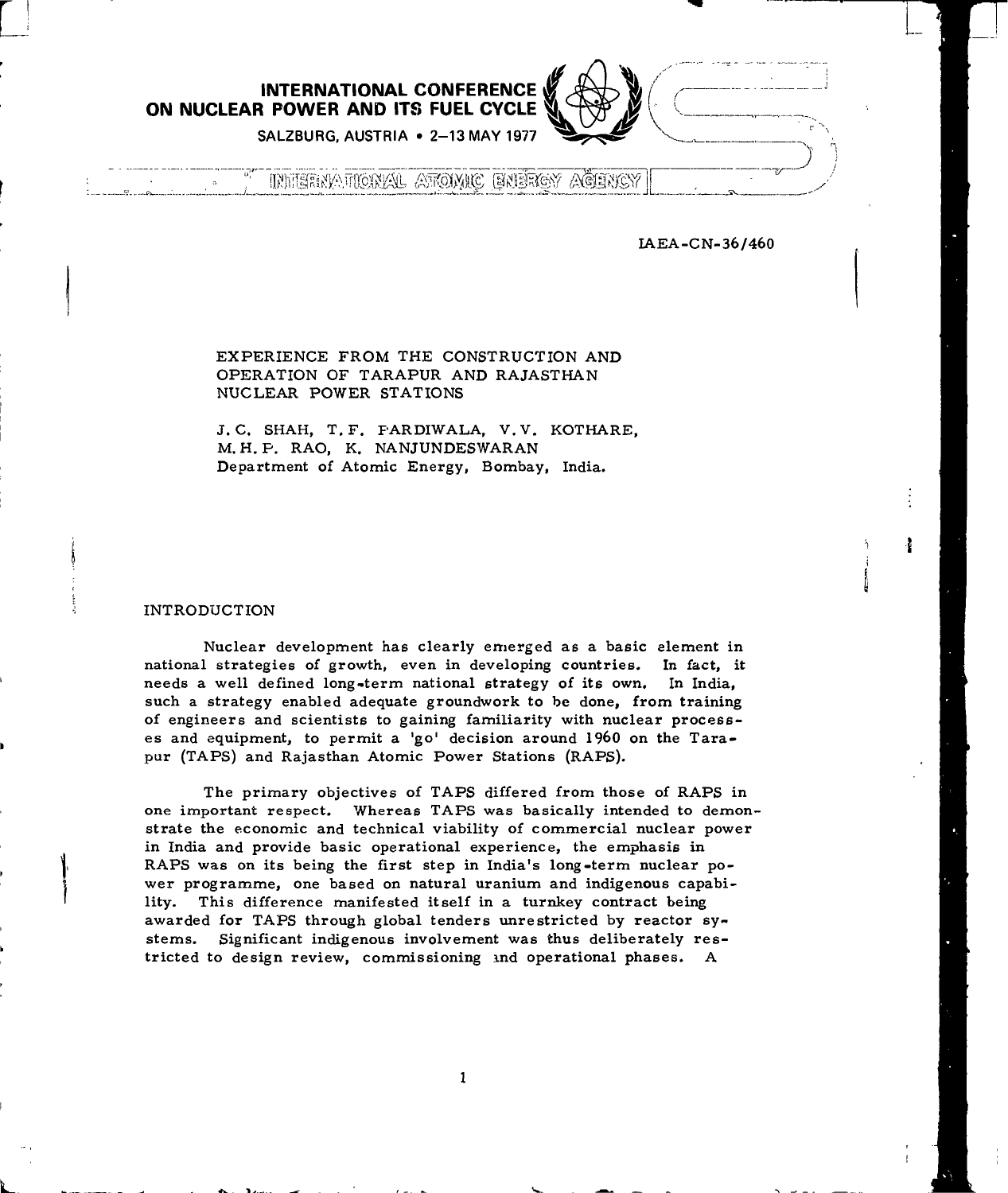reasonably strong base of Indian personnel for operation and maintenance of LWR's was, however, created.

Approach for RAPS called for developing Indian capability in almost all areas of designing, manufacturing, building and operating a PHWR station. Import of technology and assistance was geared to these objectives and started tapering off in the beginning of 1970's and concluded soon thereafter.

The experiences of the two projects should be considered in this frame of reference.

## THE TARAPUR EXPERIENCE

## BACKGROUND

TAPS, India's first atomic power station has two GE first generation dual-cycle Boiling Water Reactors, sustaining a stretched output of 210 MWe each. The station which commenced operation in October 1969, is located about 100 Km north of Bombay on the sea coast and is integrated with the Western Regional Grid.

ł.

## DESIGN PHASE

Detailed design of the power station, contracted as a turnkey project, was done in USA and reviewed by Indian Engineers. This consisted of safety review, review of plant layout, process piping design, specifications of equipment, follow-up of manufacture and inspection. Even though the designs were finalised early in 1963, subsequent changes that took place in BWR technology were incorporated to the extent necessary and feasible. Such changes concerned design pressure in the suppression pool, shutdown cooling system capacity, pressure suppression facility, etc. and some significant changes in material, such as tor feedwaters. A unique feature resulting from design review was the use of LPRM's for local flux monitoring.

#### CONSTRUCTION PHASE

Though Indian Engineers and technicians were employed, supervision of construction and erection of critical equipment was by the main contractor's expatriate specialists. Indian made equipment were used to a limited extent.

Transportation of heavy equipments from U.S.A. deserves special mention. Detailed study revealed that the most convenient mode

 $\overline{c}$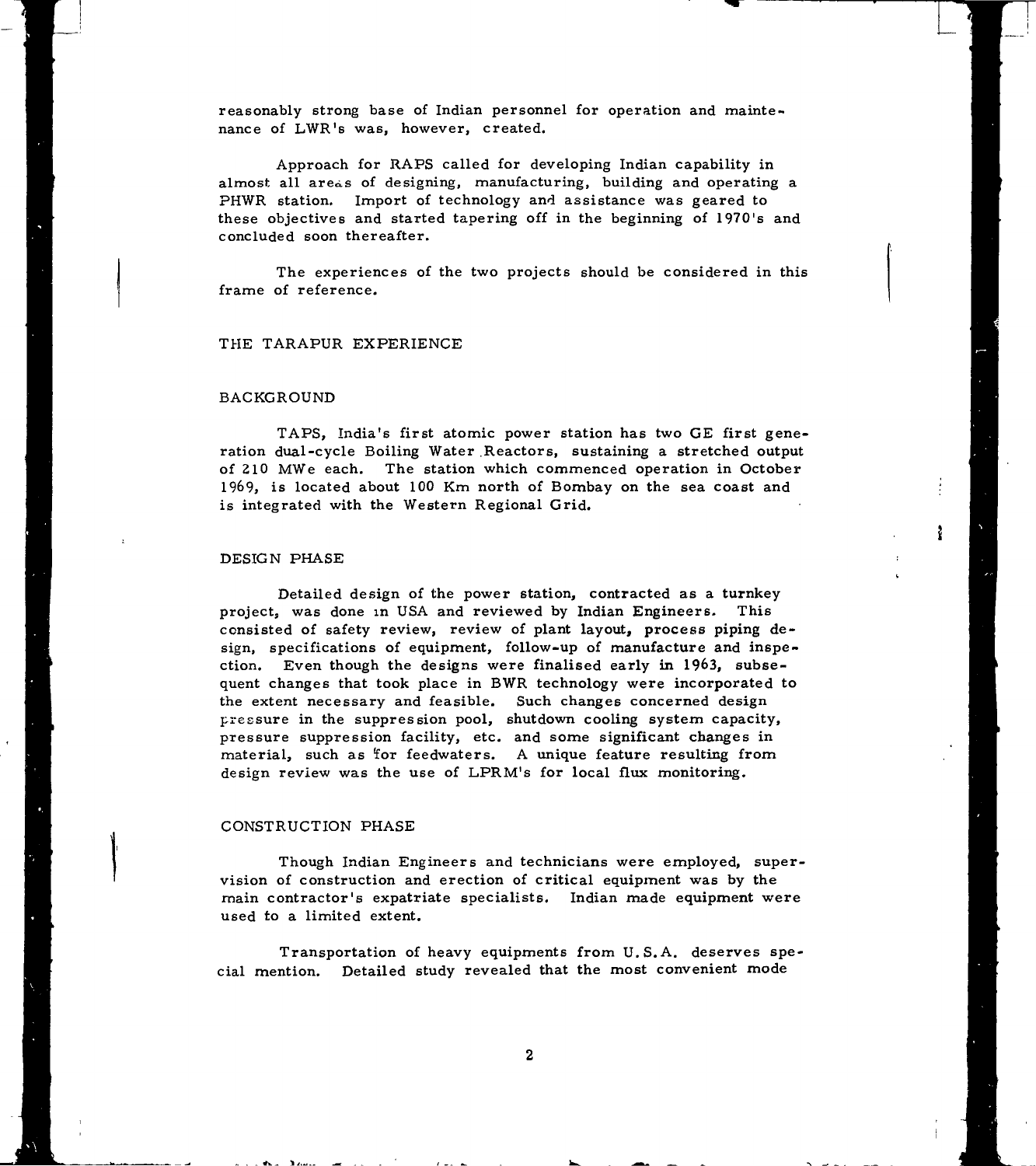was transportation by sea right upto the site. An off-loading facility at site was established for a special shallow design barge which was used to transport all these heavy components.

**L**

Planning of construction which commenced in October 1964 was detailed and no major hardships were encountered. By early 1968 major systems had been successfully tested- Process piping had been chemically cleaned and flushed. Fuel loading plans were under review. However, stress corrosion cracking of stainless steel 304 reactor vessel cladding and components of primary system like that observed on a similar job abroad, was observed and required extensive repairs and replacement of some components. The secondary steam generator Lubes were changed from stainless steel 304 material to 304L grade at site. Although these rectification works extended the construction period about a year, the station startup testing and warranty tests were completed satisfactorily in October 1969.

Construction of TAPS established the fact that nuclear stations can be built in a developing country in less than 5 years, provided equipment deliveries are satisfactory, experienced contractors are available and project management is highly result oriented.

## OPERATIONS PHASE

During its seven years of operation, Tarapur, which has early generation reactors, has witnessed a number of design improvements and a variety of operating regimes and has built up an extensive maintenance capability.

## Design Improvements

TAPS is the first twin-unit nuclear station in which some safety-related components and services are common to both units. Rather elementary application of this approach at TAPS has hampered satisfactory testing, maintenance, refuelling and operations. Furthermore, the early (1963) station design gave inadequate consideration to accessibility for inspection, surveillance and maintenance particularly in active areas. Operating experience had also shown deficiencies in performance of certain critical systems. Finally, operating standards have been tightened universally. All these required a series of design improvements, modifications and augmentation. By October 1976, 242 major and minor modifications had either been completed or were in progress.

## Some Operational Highlights

Two major problems were observed when Unit 1 was opened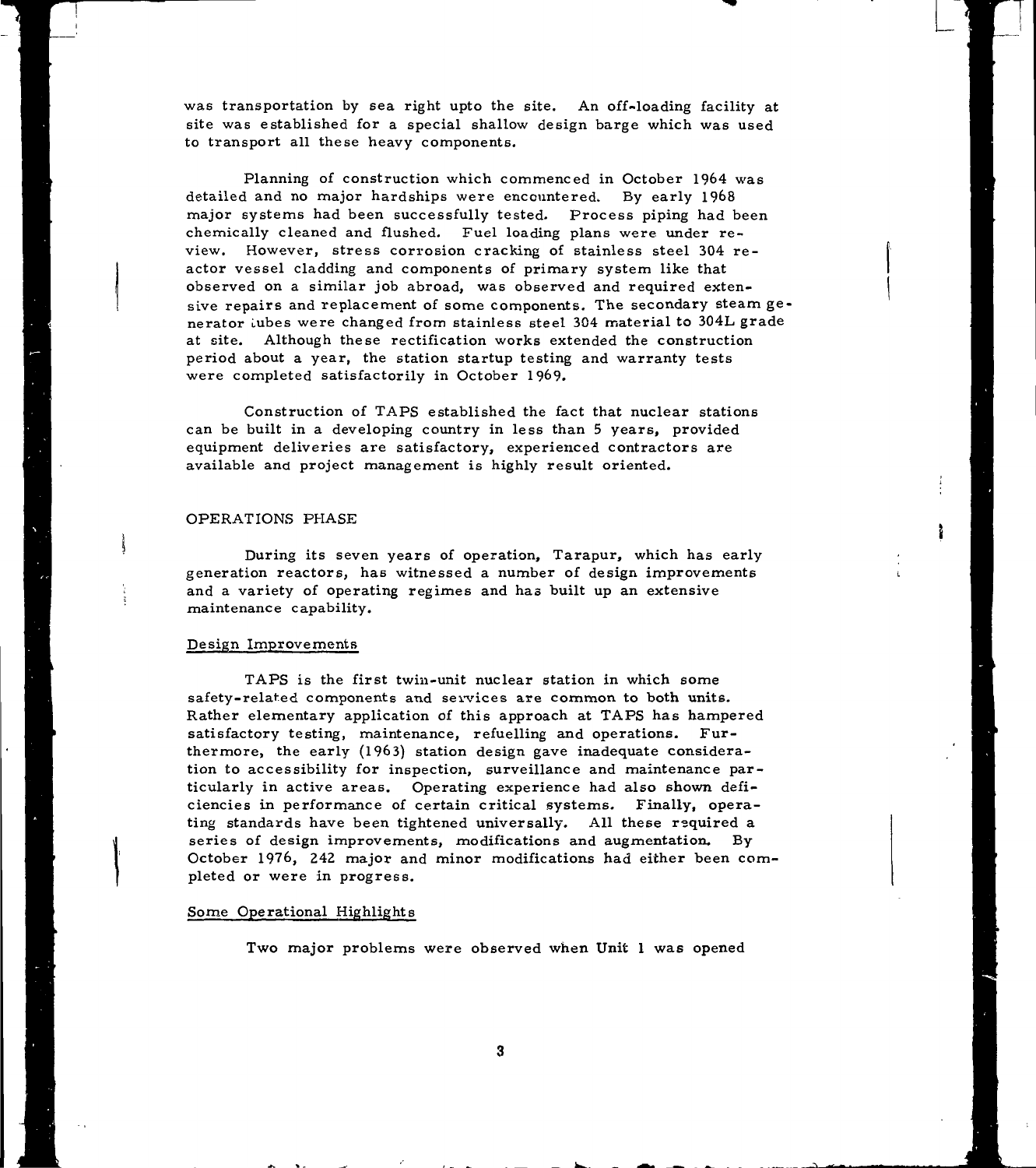for its first refuelling; failure of incore monitor housing bracings due to vibration induced stresses and drifting of one of the guide tubes caused by a design deficiency. The damaged bracings were cut by underwater tools, some of them locally improvised. Modifications were also carried out on thermal sleeve hold-down devices for all the guide tubes. The process was repeated on the second unit. The remarkable feature about these major problems, not abnormal in an evolving technology, was that they were resolved almost entirely by our own efforts.

## Maintenance & Refuelling

Procurement of imported spares and components is a major maintenance problem for various reasons, including obsolescence. Recourse to repair equipments to much greater extent than normal and rigorous drive for import substitution have been imperative. For instance, the original event sequence recorders were replaced by those of better design made at Bhabha Atomic Research Centre. Similarly a number of underwater handling tools and equipment have been found necessary and fabricated locally for satisfactory refuelling operations.

With regard to refuelling-cum-maintenance outages, TAPS experience shows their critical dependence on availability of trained manpower. In the absence of support *from* trained crews from vendors or experienced maintenance contractors which are rarely available in developing countries, considerable effort has been expended in obtaining and training men from other units of the Department of Atomic Energy as well as from thermal utilities and even from the Armed Se. vices. These handicaps, apart from simultaneous need to resolve even complex technical problems locally render refuelling and major maintenance tasks very demanding and have occasioned some interesting management responses. Gradual and significant reduction in refuelling period achieved indicates the measure of experience and competence acquired.

#### Fuel Performance

Inadequacies in design and fabrication processes of early fuel caused failures which left many areas in the plant rather active and gave rise to maintenance problems. Besides, high off-gas activity imposed output restrictions. The cyclical operation of the reactor plant required by the power grid induced additional fuel failures. Preconditioning of fuel during startup and initial power raise since 1975 has reduced fuel failure rates as shown in fuel cycle data (Table I). The improved type fuel of 6 x 6 design is presently made in India.

#### Grid

The need for a stable electrical grid with adequate base load

4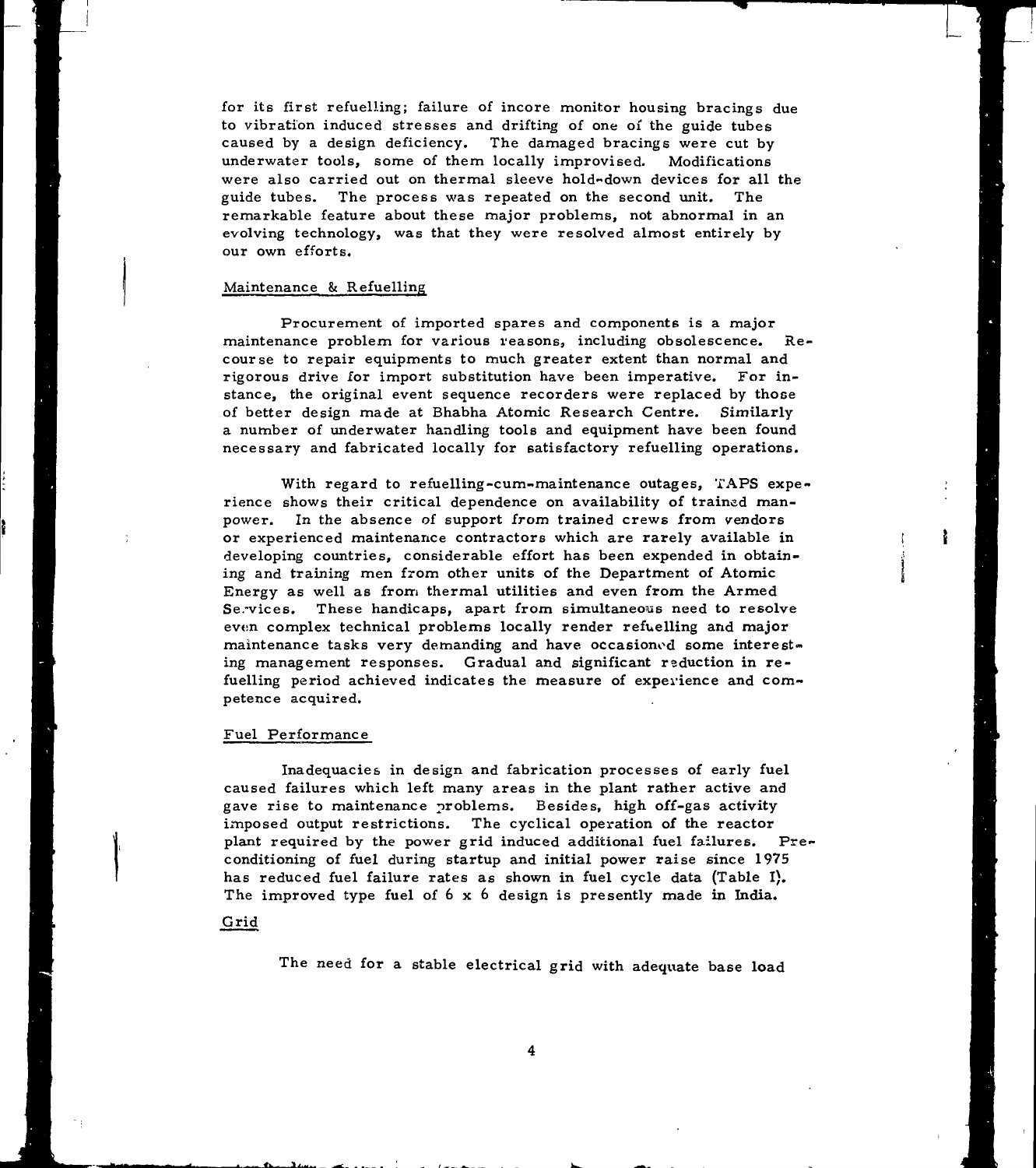and spinning reserves is emphatically brought out by TAPS experience. Gujarat's share of TAPS output formed some 30% of the State's then total installed capacity. The rather small size of the grid created operational difficulties even with the 210 MWe units. In the early months, deficiencies in the switchyard (not then under Station control) caused many unit outages. Subsequently, daily output variations were imposed by grid demand fluctuations which contributed to fuel failures. Lack of spinning reserve capacity in the grid, a persisting handicap, has frequently compromised satisfactory maintenance. Operation at off-standard frequency is also not unusual, again due to inadequate system capacity. In 1973 unusual monsoon caused extensive malfunctioning of the transmission system subjecting the station to repeated total loss of power situations and consequently shock induced deficiencies. All these have affected station performance and necessitated extensive remedial measures.

## Overall Performance

Tarapur has now gained about fourteen reactor years of operating experience with seven refuelling outages completed by the end of October 1976.

The lifetime capacity factor of TAPS was 47.7% upto June 1976. However, performance since rnid-1974 has improved significantly. Forced outages have also reduced sharply, there being none on Unit 1, and only 3 on Unit 2 with a total duration of 14 hours, in 1975.

ł

The principal gain from TAPS operational experience has been the confidence acquired through month after painstaking month of engineering design modifications, devising locally suitable tools and operation procedures and making do with a minimal level of external services from vendors and contractors.

## THE RAJASTHAN EXPERIENCE

#### BACKGROUND

Rajasthan Atomic Power Station has two PHWR units of 220 MWe each with on-load fuelling and is connected to 220 KV Northern Indian grid. It is situated on the Rana Pratap Sagar Reservoir in a virtually uninhabitated and undeveloped area, nearest town and railhead at Kota being 80 Kms. away. Preliminary site investigations and preparations were started in 1963 and the main plant construction in 1965. Equipment erection was taken up around 1967; the first Unit became critical in August 1972 and went in commercial operation in December 1973. The second unit is in the final stages of construction.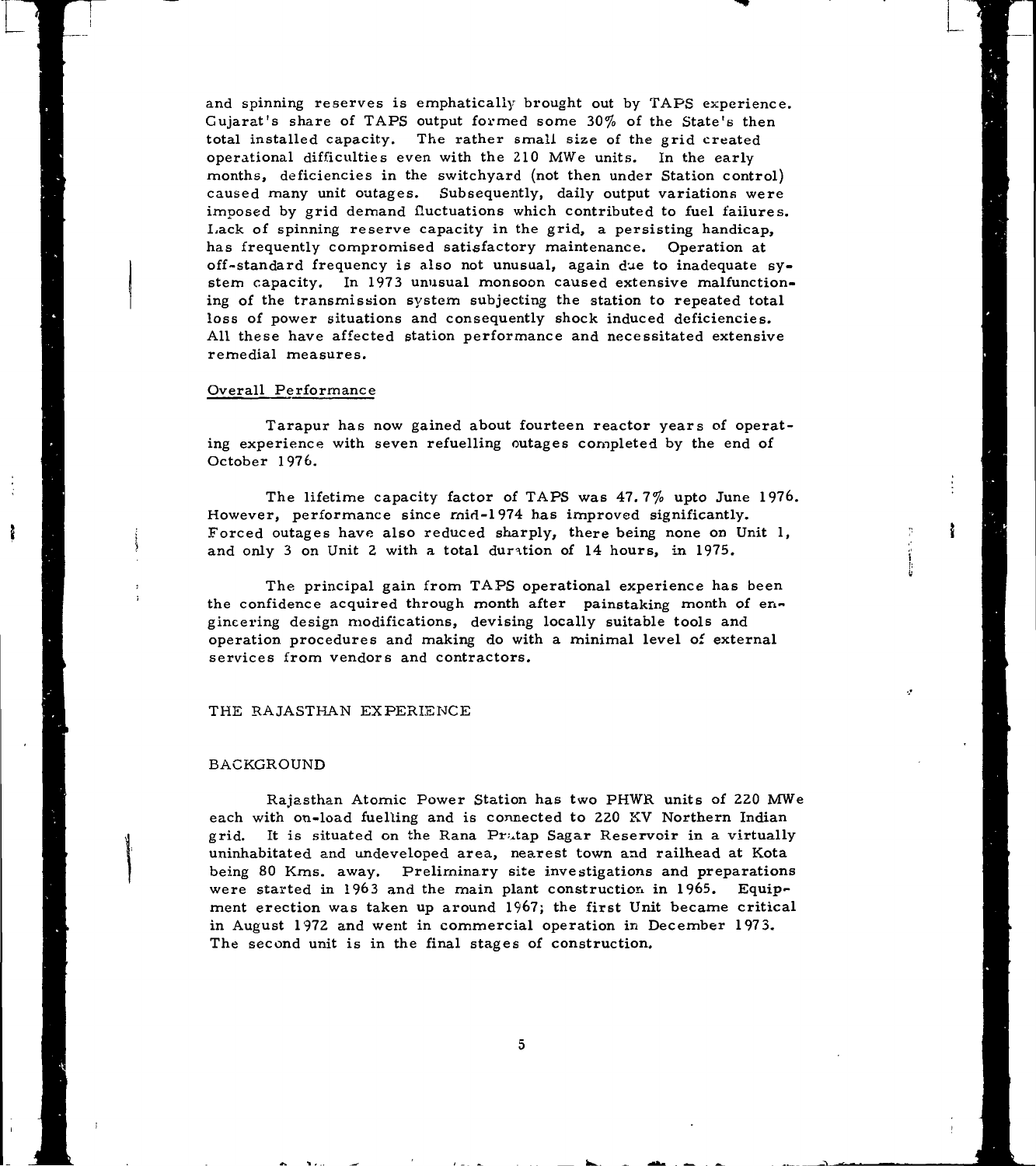### DESIGN PHASE

A joint Canadian Indian Study conducted in 1962 determined the feasibility of this project and amount of Indian participation then possible. Initially designs, procurement etc. were through Canadian Consultants. Indian Engineers were seconded to work with the designers to acquire experience. Participation was gradually increased on Unit 2 as manufacture of more and more equipments was undertaken by Indian firms. These enabled engineers to acquire experience in the areas of specification preparation, tender evaluation and liaison with manufacturers for fabrication detailing, inspection and particularly in consideration of design concessions. This ultimately led to the establishment of the Power Projects Engineering Division capable of independently designing and engineering subsequent nuclear stations.

## CONSTRUCTION PHASE

Evaluation of RAPS construction experience brings into focus both the real and multifarious obstacles inherent in a developing economy, and the fact that these can be overcome.

#### Construction Management

This was retained with the Department of Atomic Energy. While experienced Indian contractors were employed for civil, piping, electrical and other works, erection of complex nuclear components requiring special skills and precautions was done by departmental personnel.

ł

## Transportation of Heavy Components

Remoteness of the site created the problem of transporting large and heavy equipment. Rail consignments were transported to Kota. Heavy consignments were then transported to site over hilly roads with many difficult bends and curves. Components considered overdimensioned for rail movement were brought from Kandla port to site by tractor-trailers covering a distance of some 1000 Kms. Roads needed extensive repairs and modifications involving strengthening of bridges and culverts or constructing by-passes. Restrictions to movements during winter in Canada and during monsoons in India created limitations on ODC shipping and problems in project planning.

#### Civil Works

These were generally to heavy construction standards. Stringent supervision and quality control on concrete mixes was exercised, specially for the Reactor Building which also acts as a containment vessel. Mock pours were conducted before satisfactory method was approved in important areas where concrete placement was very difficult.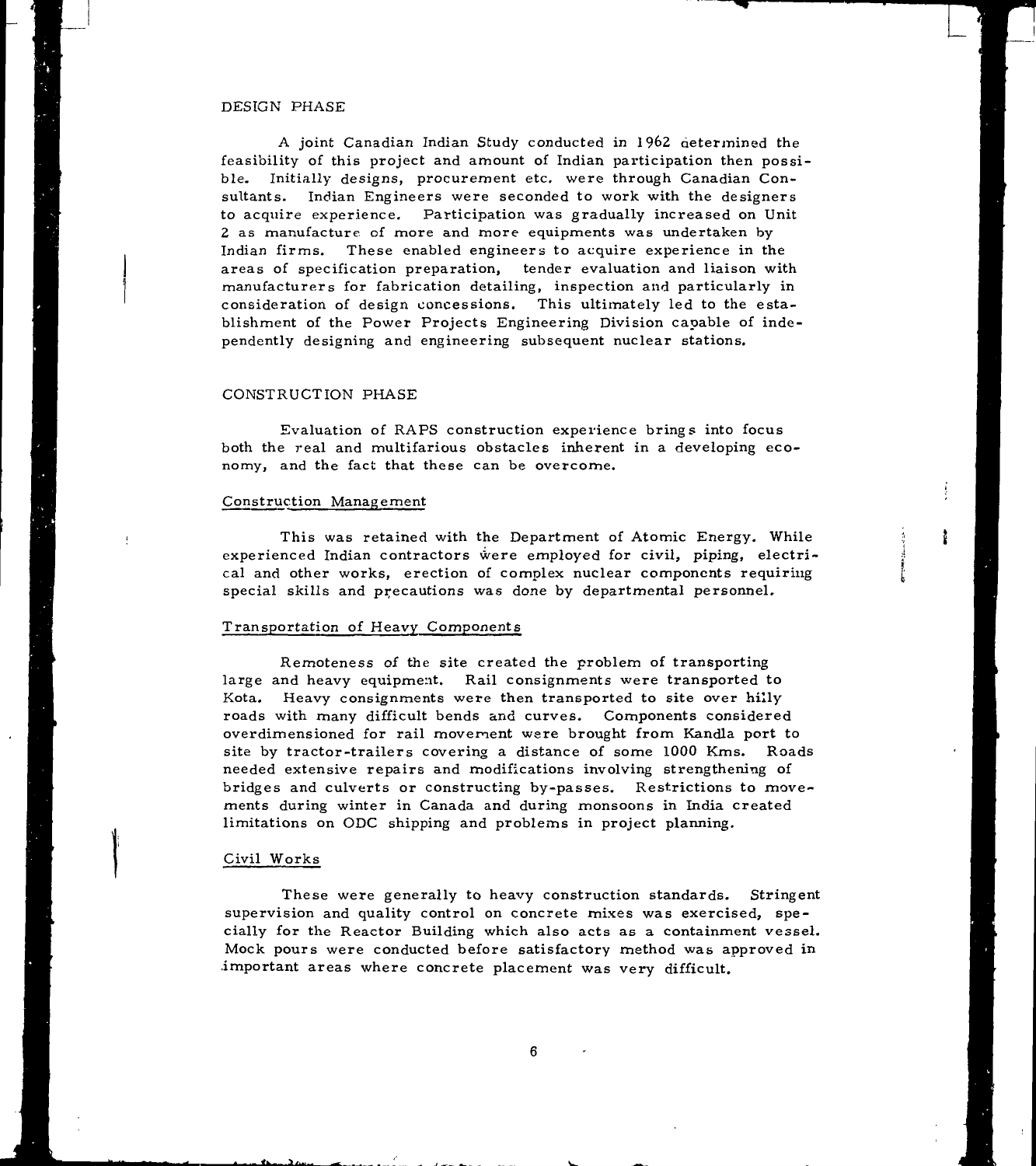## Reactor Erection

DAE had already acquired skills in installation of research reactors at Trombay and therefore undertook nuclear erection at RAPS itself. RAPS equipment was however considerably larger and more complex. Work involved moving, installation and ultimate alignment of nuclear components of large dimensions ranging from 31 tonnes to 122 tonnes (Table II ). Special training of skilled workmen on improvised methods, tools and jigs had to be resorted to. Many components required further work after arrival, such as Calandria tube rolling, installation of high pressure tubes and end fittings of PHT system and welding of difficult components. Such works were undertaken for the first time in India and entailed training on mock-ups to meet stringent requirements of helium leak tightness and close alignment tolerances.

## General Mechanical Erection

While no special troubles were encountered, those inherent in contractors undertaking nuclear grade work requiring stricter codai requirements for the first time in a developing country did need special attention. On some occasions the Project took over such jobs by enlarging its site workshop and reworking some components.

Piping installation was contracted to a firm experienced in high pressure/temperature thermal station. Here again, because of lack of experience in nuclear piping works and not enough appreciation of the complexities of the piping systems, plus the exacting quality control which included helium leak tightness of the heavy water system, contract ran initially into trouble and was further aggravated by delays in supply of components, materials, consumables, etc. With timely action the contract was set right and with experience gained, RAPF-2 contract was successfully accomplished.

ł

## OPERATIONS PHASE

Unit availability factors since commencement of commercial; operations in December 1973 were 58% in 1974 and 45% in 1975. Although output has been relatively low until mia -1976 a wealth of operating experience in PHWR systems has been acquired. Necessary rectifications have been carried out in 1975 and 1976 and the Unit has operated steadily since then.

#### Turbines

Almost two-thirds of the unavailability was due to problems with the imported turbine, first with bearings and followed by fatigue failures of H. P. blades due to resonance and finally a random type LP blade failure.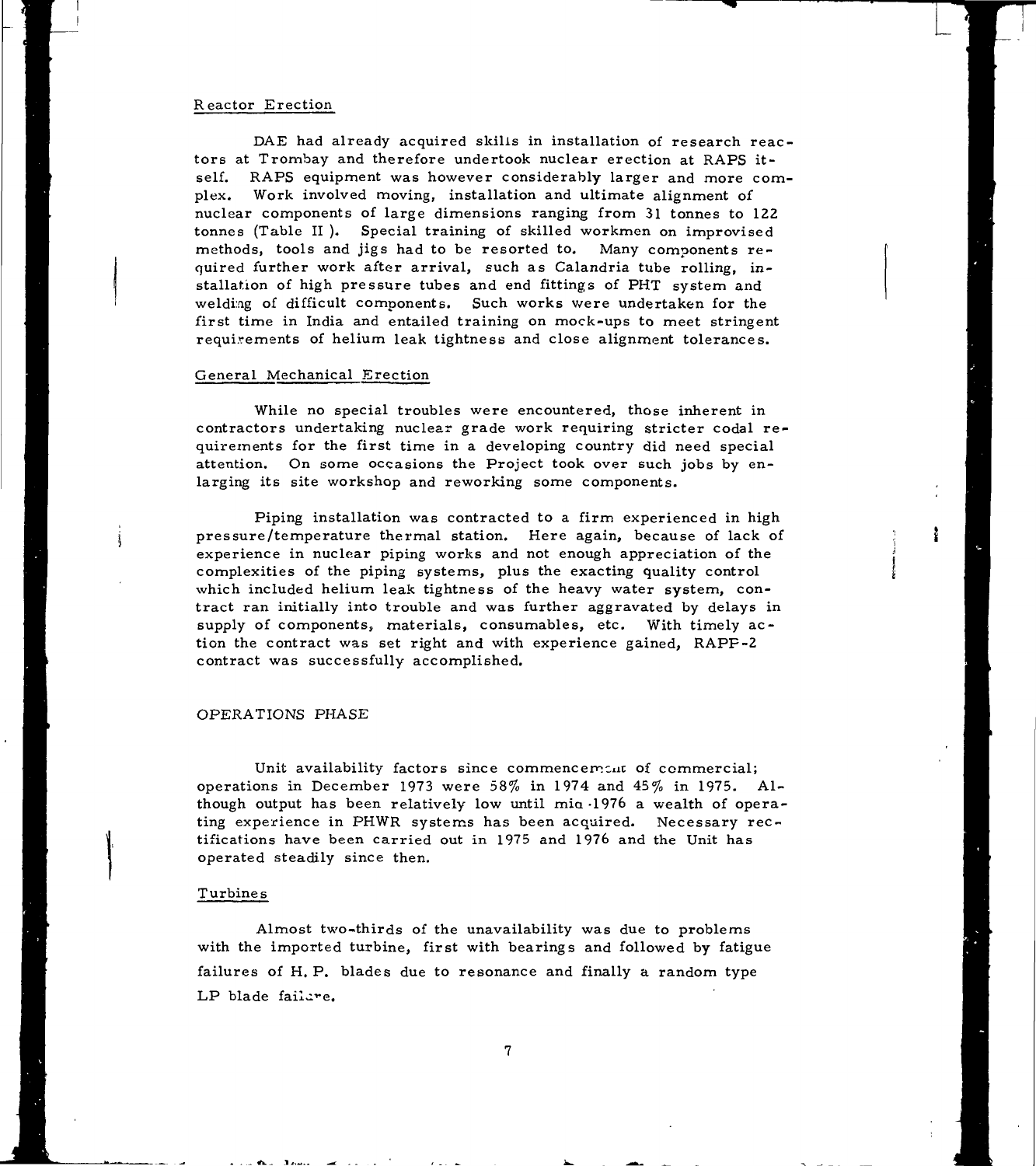## PHT System

Some 23% of unavailability stemmed from the primary heat transport system due to constraints associated with PHT motors. Partial blockage of some of the coolant channels resulting from failure of components in the PHT system check valves was identified radiographically and subsequently removed. The practice of freezing heavy water prior to cutting the lines to gain access to the heavy water systems has been established satisfactorily.

**r**

ł

## Moderator System

System has performed well except for some problem relating to formation nitrate/nitrites and high conductivity resulting in excess deuterium concentrations in cover gas. Modifications in the ion-exchange circuits have now eliminated these problems.

## On-power Refuelling

Bi-directional on-power refuelling facility provided at RAPS has generally performed satisfactorily excepting for some problems of a mechanical nature. Strict quality control during fuel manufacture and pre-loading inspection has led to excellent fuel performance.

## Grid

Initially the station was linked with a small grid and faced a series of problems. Later with interregional link-up, the size of grid went upto 5000 MW and conditions have substantially improved although off-standard system frequency and se.'ere voltage fluctuations continue to affect station operations.

#### Manpower

Recruitment and training of skilled manpower has been one of the dominating factors in the Rajasthan experience. A nationwide recruitment effort was necessary to obtain reasonably skilled personnel from industries like steel, chemicals and fertilizers. Many key personnel came from DAE's other nuclear Units. For operations staff, men were drawn from our research reactors and the country's thermal utilities.

Training for construction was needed mainly for specialized nuclear components, contractors providing largely for work in other areas. That for O & M, however, needed much greater attention. A well-equipped Nuclear Training Centre was set up very early at site,

8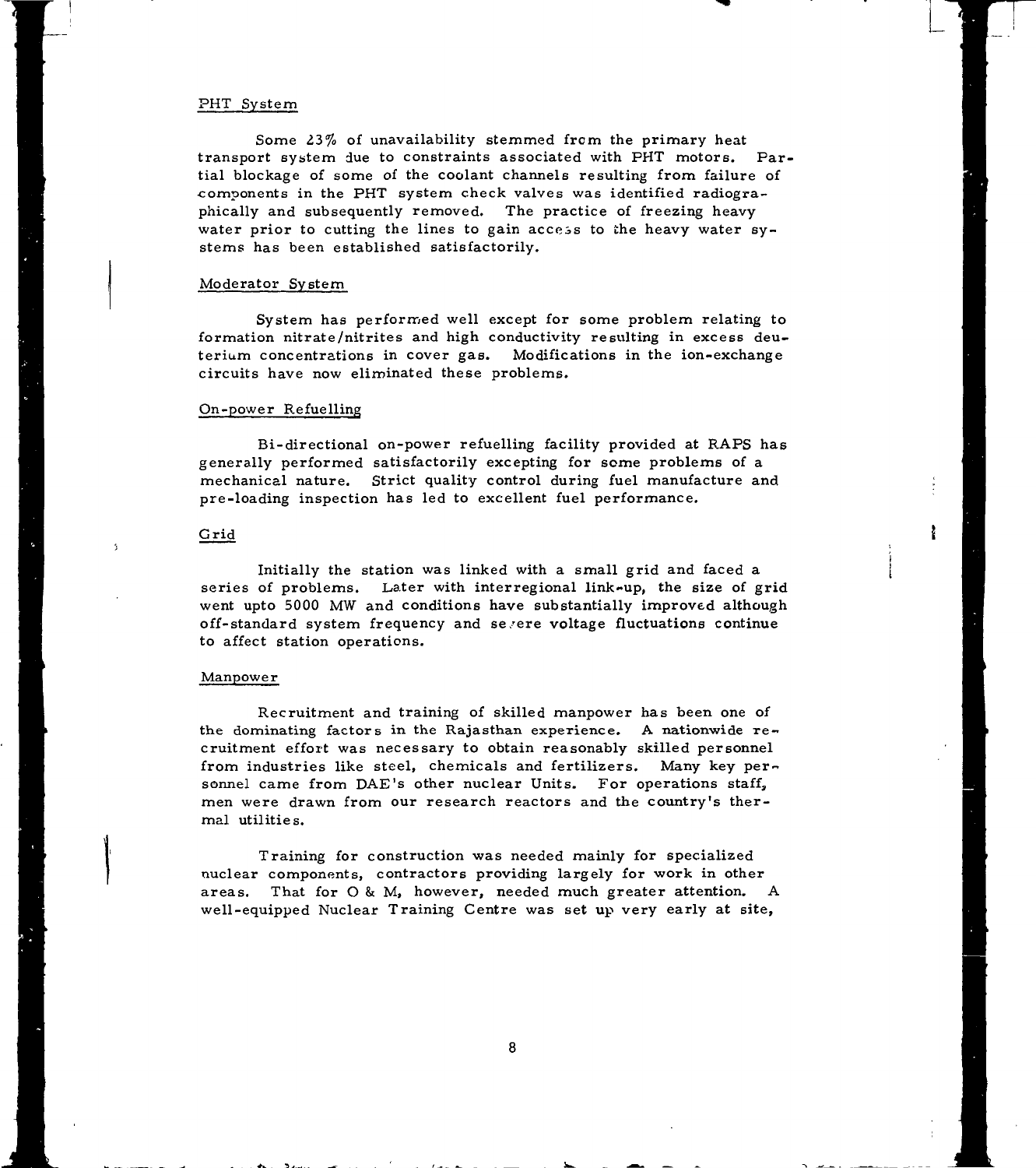supplementing training for professionals imparted at the Bhabha Atomic Research Centre. NTC is now being augmented with an Operations Simulator costing around US \$ 3 million and based on indigenously made computers.

## **CONCLUSIONS**

From the above it will be clear that both TAPS and RAPS provide excellent case studies of a developing nation's initial efforts to assimilate an advanced technology on a commercial scale.

Of the principal points that emerge from these case studies, perhaps the most vital are the needs for a long-term national commitment, and a base of skilled manpower. These provide the brains, brawns and means not only for resolving a series of unusual problems that a project in such circumstances inevitably faces, but also for a sustained growth in this vital field.

9

ł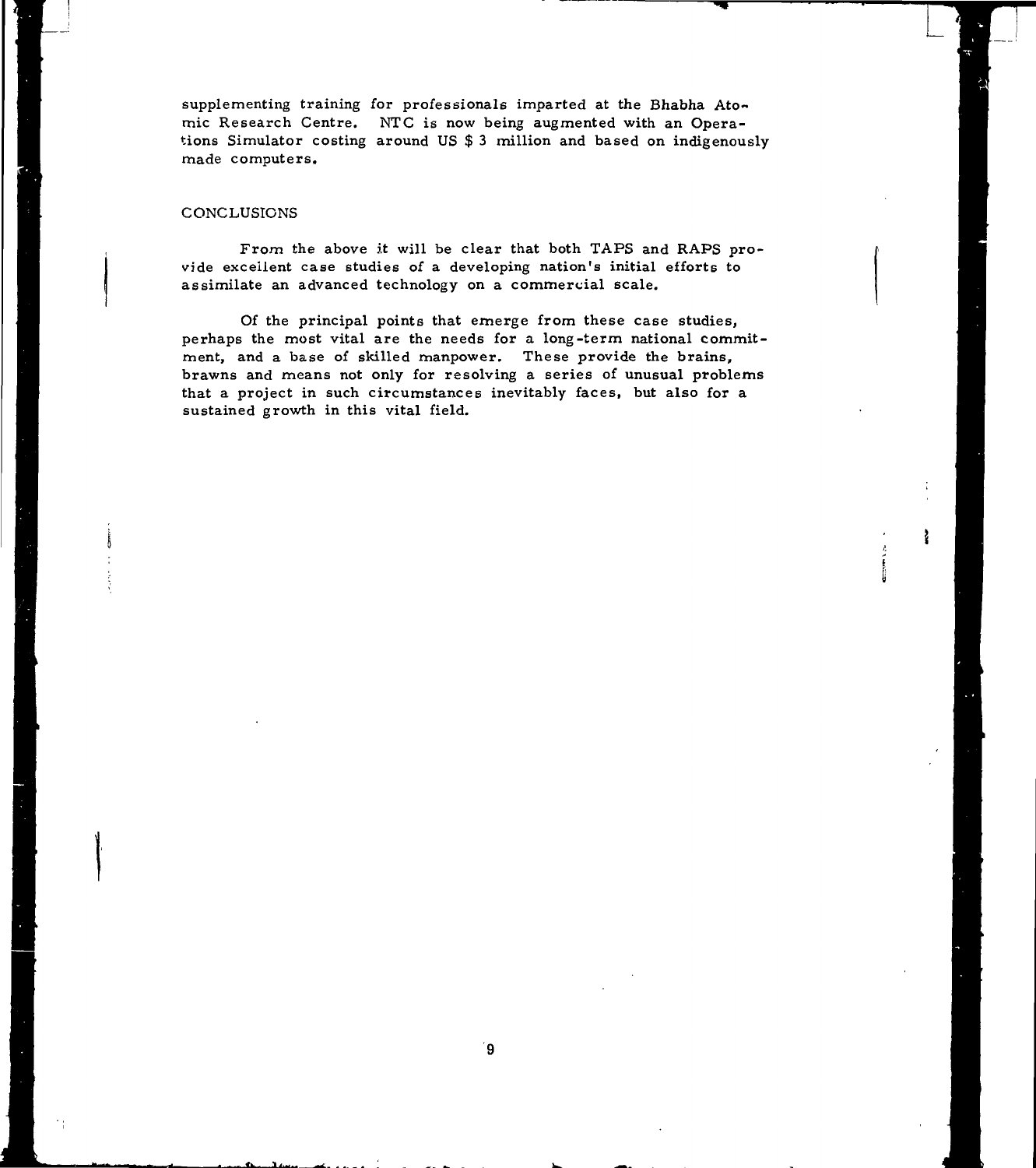## TABLE I

## TAPS FUEL, CYCLE PERFORMANCE

| Description |                                                             | Unit 1                      |                             |                | Unit 2                   |                                      |                            |                            |
|-------------|-------------------------------------------------------------|-----------------------------|-----------------------------|----------------|--------------------------|--------------------------------------|----------------------------|----------------------------|
|             | Cycle                                                       | 1                           | $\mathbf{2}$                | 3              | T.                       | $\overline{2}$                       | 3                          | 4                          |
|             | 1. Operating Period                                         | Beginning<br>to<br>Aug. '71 | April '72<br>to<br>Jan. '73 | to<br>Jan. '75 | May '73 Beginning<br>to. | Dec. '72<br>to<br>March '72 Feb. '74 | July '74<br>to<br>July '75 | Oct. '75<br>to<br>July '76 |
|             | 2. Core average exposure :<br>MWD/ST                        |                             |                             |                |                          |                                      |                            |                            |
|             | Beginning of cycle                                          | $\mathbf{0}$                | 5,976                       | 4,469          | $\bf{0}$                 | 6,656                                | 8,348                      | 8,779                      |
|             | End of Cycle                                                | 7,551                       | 8,242                       | 9,630          | 8,446                    | 11,256                               | 11,878                     | 12,491                     |
|             | 3. Average Irradiation Level<br>MWD/ST                      | 8,672                       | 10,080                      | 14, 479        | 9,775                    | 12,063                               | 12,945                     | 17,545                     |
|             |                                                             |                             |                             |                |                          |                                      |                            |                            |
|             | 4. Cycle Length : MWD<br>5. Cycle electricity               | 328,021                     | 98, 427                     | 225, 462       | 368, 492                 | 199,689                              | 153,719                    | 161,956                    |
|             | Generation, MWh                                             | 2311122                     | 730156                      | 1578144        | 2634523                  | 1439432                              | 1058548                    | 1134076                    |
|             | 6. Cycle capacity factor $\%$                               | 52.8                        | 52.8                        | 51.4           | 49.7                     | 66.2                                 | 59.8                       | 79.8                       |
|             | 7. On Line : Hours                                          | 15647                       | 5661                        | 11957          | 18038                    | 8789                                 | 6817                       | 6480                       |
|             | 8. Cycle Availability factor $%$<br>9. No. of leakers found | 75.0                        | 85.9                        | 81.8           | 71.5                     | 84.9                                 | 80.8                       | 95.8                       |
|             | at end of cycle                                             | 52                          | 118                         | 98             | 49                       | 83                                   | 57                         | 19                         |

**Note** :- **For** Unit 1 Cycle 4 is in progress since May 1975 and Unit 2 Cycle 5 since October 1976.

 $\overline{\mathbf{0}}$ 

 $\ddot{\phantom{0}}$ 

r